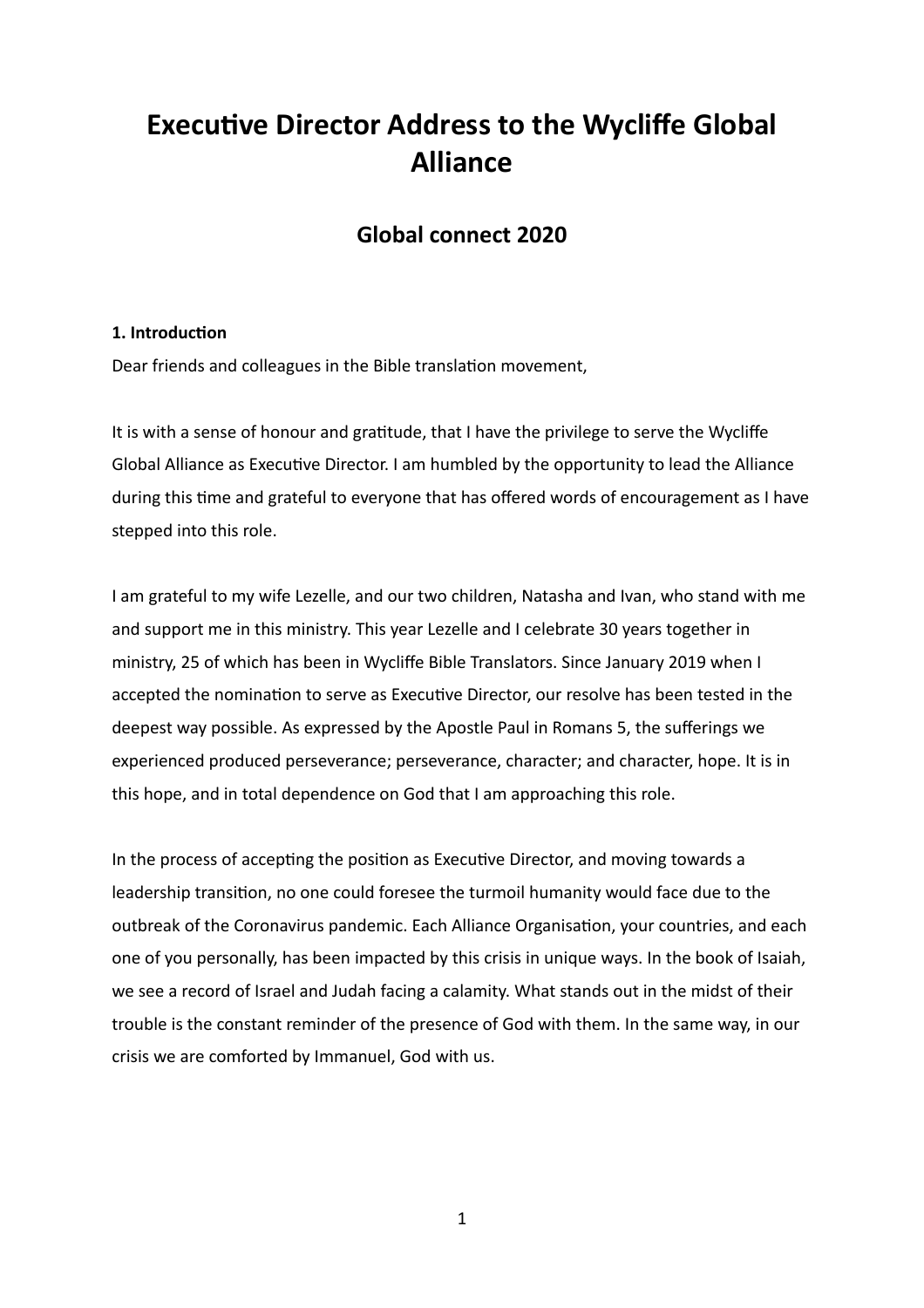I am especially encouraged by the ingenuity of our Alliance Organisation Boards and Leadership teams in the ways that they have responded to this recent crisis. We have not fallen into despair, but responded well to the challenges before us.

The Coronavirus pandemic, or any other crisis we might face in the future, is not our destiny. Our destiny is still before us, and will only be complete when, as we are reminded in the book of Revelation, "... a great multitude that no one could count, from every nation, tribe, people and language, [will stand] before the throne and before the Lamb".

As our Alliance journey is still unfolding before us, I now want to share a few thoughts that will help us as we make our way together. As we step out on this journey, I will refer to things that will act as guides for our future, as well as reference a few focal points on our way.

# **2. Guides for the future of the Alliance**

# **2.1 The importance of our foundational statements**

We will remain true to our Alliance foundational statements, which include our purpose, mission, vision, core values and doctrinal statements. Over the years we have recognised and embraced numerous values that have become part of our Alliance way of life. These values will continue to guide us and enrich our relationships and ethos as an Alliance.

Today, I will only highlight six of these, though there are others that I could mention as well.

- We value *community* and the multitude of voices that it represents. We have come to know this as the *polyphonic nature* of the Alliance.
- We value our *diversity* and therefore take conscious steps to maintain our *unity.*
- We value the *Church*, our *partners*, and the *language communities with whom* we serve.
- We value *missiology* as our foundation for evaluating the theory and practice of what we do and how we do it.
- We value the prac4ce of *reflec6on and discernment amongst our* community.
- We value a movement that is *generous,* and aspire to be *accountable stewards* in managing the resources that God has given to us.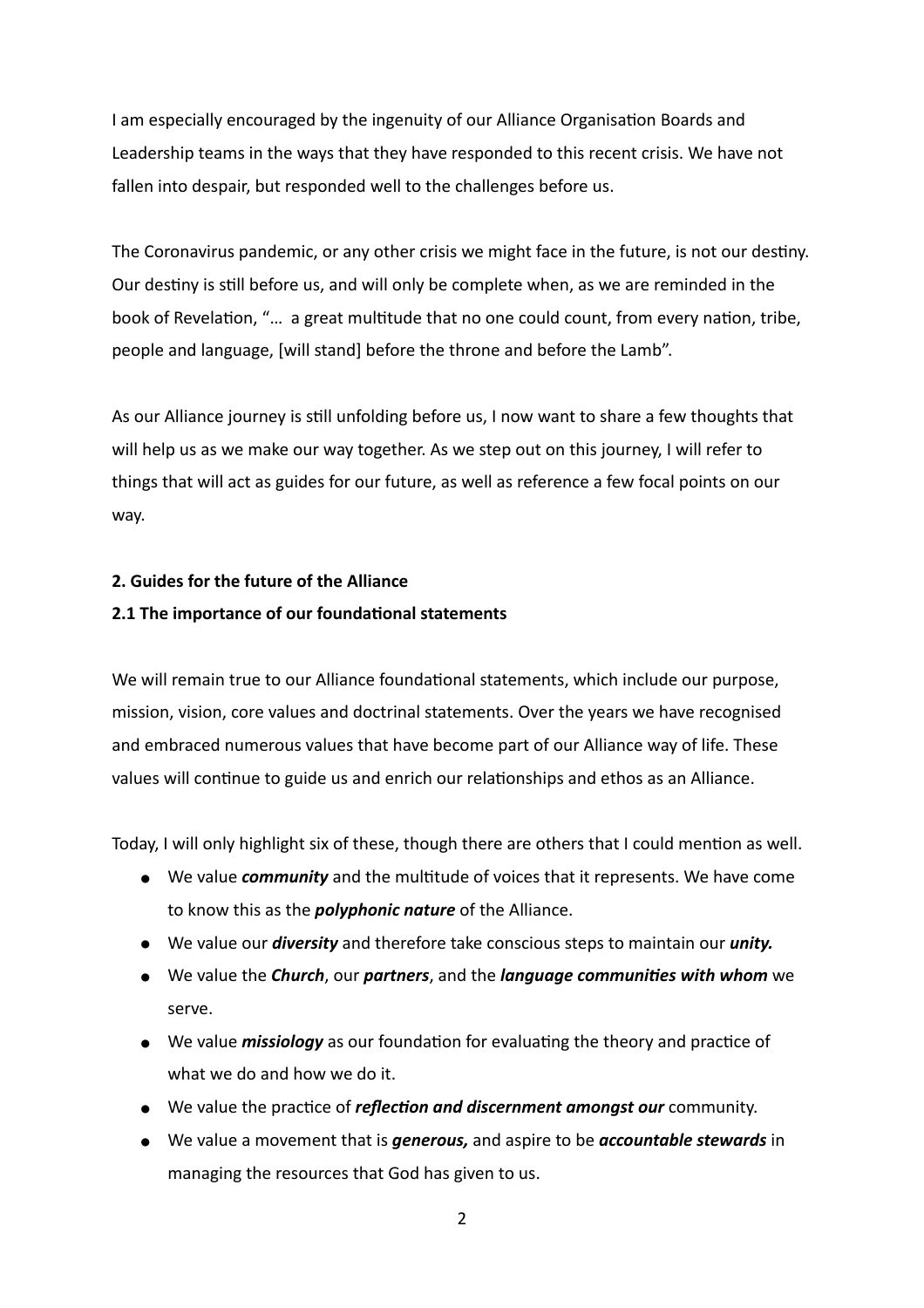#### **2.2 We will remain rooted and forward thinking.**

To remain relevant as an Alliance we need to be forward thinking. Of course, the only way in which we can appropriately be forward thinking, is if we remain rooted in what has gone before.

- We need to remain rooted in the mission of God. God's mission belongs to him and God commissioned his Church for his mission. So in response to being called by God, we have the joyful privilege of participating with him in this. In order to discern and align ourselves with God's mission, we will continue to conduct missiological discussions, as these serve our community well.
- We need to remain rooted in our history that provides us with clear markers as we anticipate our future. We have a rich history. Traced from the days of Cameron Townsend, this year we celebrate 40 years since the foundation of an international organisation under the leadership of George Cowan. Today we humbly recognise all those who have gone before us, those who responded to God's call in their own contexts and times. There is much we can learn from them as we move forward.
- We need to also remain rooted in our foundational statements that point to our future and to the vision of the world we long to see and the characteristics we long to show as an organisation of people who put their faith and trust in the Father, the Son and the Holy Spirit.

But while we need to be rooted in what has gone before, the world is rapidly changing, and we must be equipped to adapt to this complexity and challenge of a fast-changing world.

For example, to help us discern the way forward as an Alliance community, we have launched a global discussion on what the Bible translation movement could look like in a post-pandemic world. We trust that it will be possible for each Alliance Organisation to participate in this discussion.

#### **2.3 We wish to see robust Alliance Organisations**

We recognize that God has gifted each Alliance Organisation differently in order to make their unique contribution to the Bible translation movement. We desire to see each

3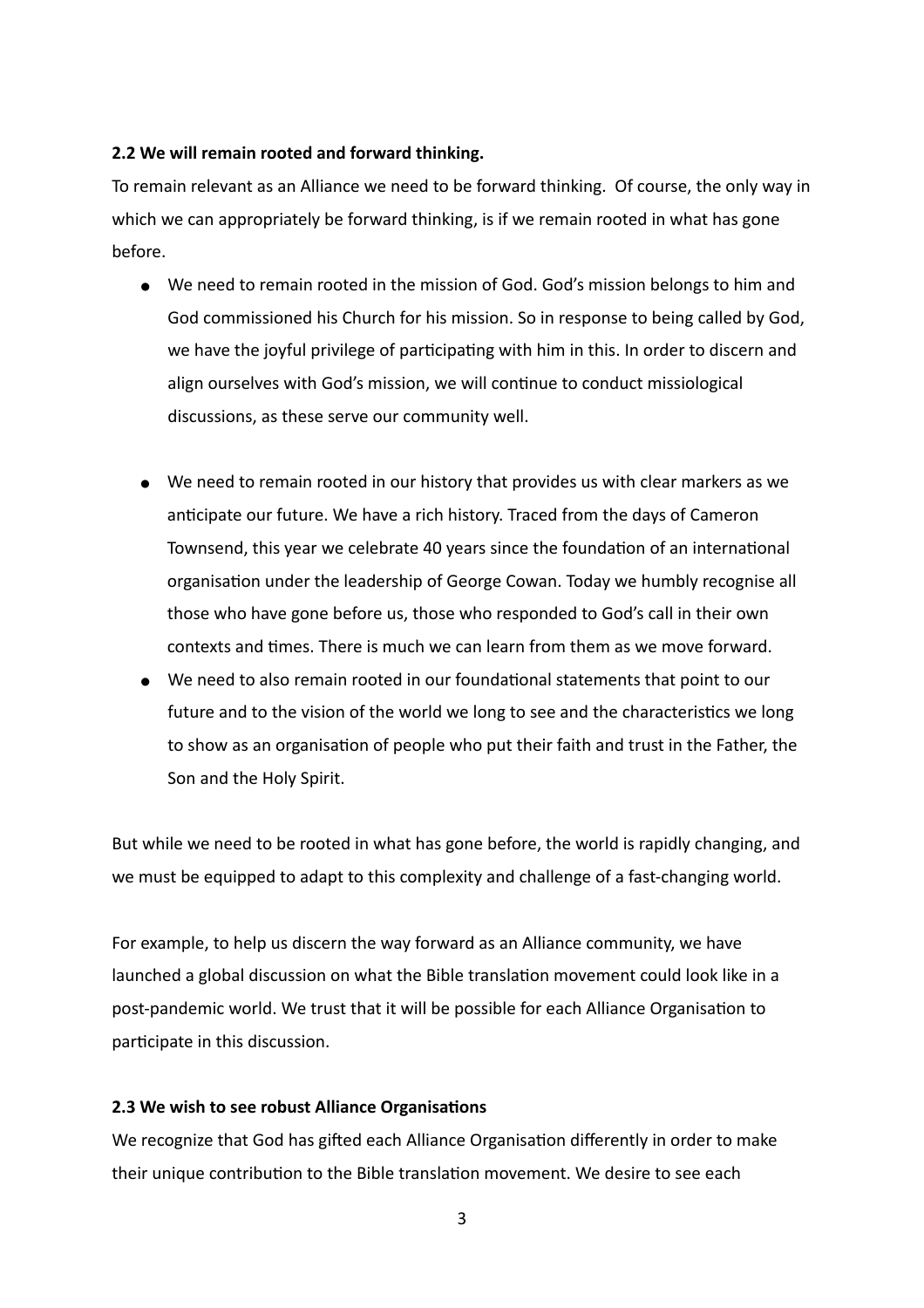organisation reach their fullest potential and participate joyfully in the life of the Alliance community. We long to see the community engage in meaningful relationships and make contributions that will strengthen and enrich one another, while knowing that each organisation is valued in the Alliance community.

## **2.4 We wish to effectively serve the Bible translation movement**

Even though the Alliance, inclusive of all Alliance organisations, is a significant player in Bible translation, we acknowledge that we are only one of many participants in this movement. This movement includes the worldwide Church and many partner organisations, such as SIL and others with whom the Alliance has a close relationship.

We are also indebted to many others who are enthused by the value of Bible translation. They contribute through prayer, through their financial gifts, and also inspire others to do the same. We acknowledge the contribution all of these are making in the cause of Bible translation. Together we remain committed to generously serve the Bible translation movement and wisely steward the gifts that God has provided to us.

#### **3. Focal points as we move forward**

Now, in order for us as an Alliance to continue to make a relevant contribution to Bible translation, there are a number of areas on which we need to focus.

## **3.1 Focus on Bible translation**

We recognize that each of our Alliance organisations are gifted differently, and have unique capacities in which they excel. We have, for example, seven participation streams through which Alliance Organisations contribute to Bible translation and associated ministries. Yet, to remain true to our purpose that "As a community of participants in God's mission, the Wycliffe Global Alliance offers leadership, influence and service within Bible translation movements", we need to ensure that we maintain our focus on Bible translation.

We appreciate the leadership and management that a number of Alliance organisations are providing in Bible translation programmes. The Alliance celebrates these contributions and will continue to seek appropriate ways to collaborate on the development of Bible

4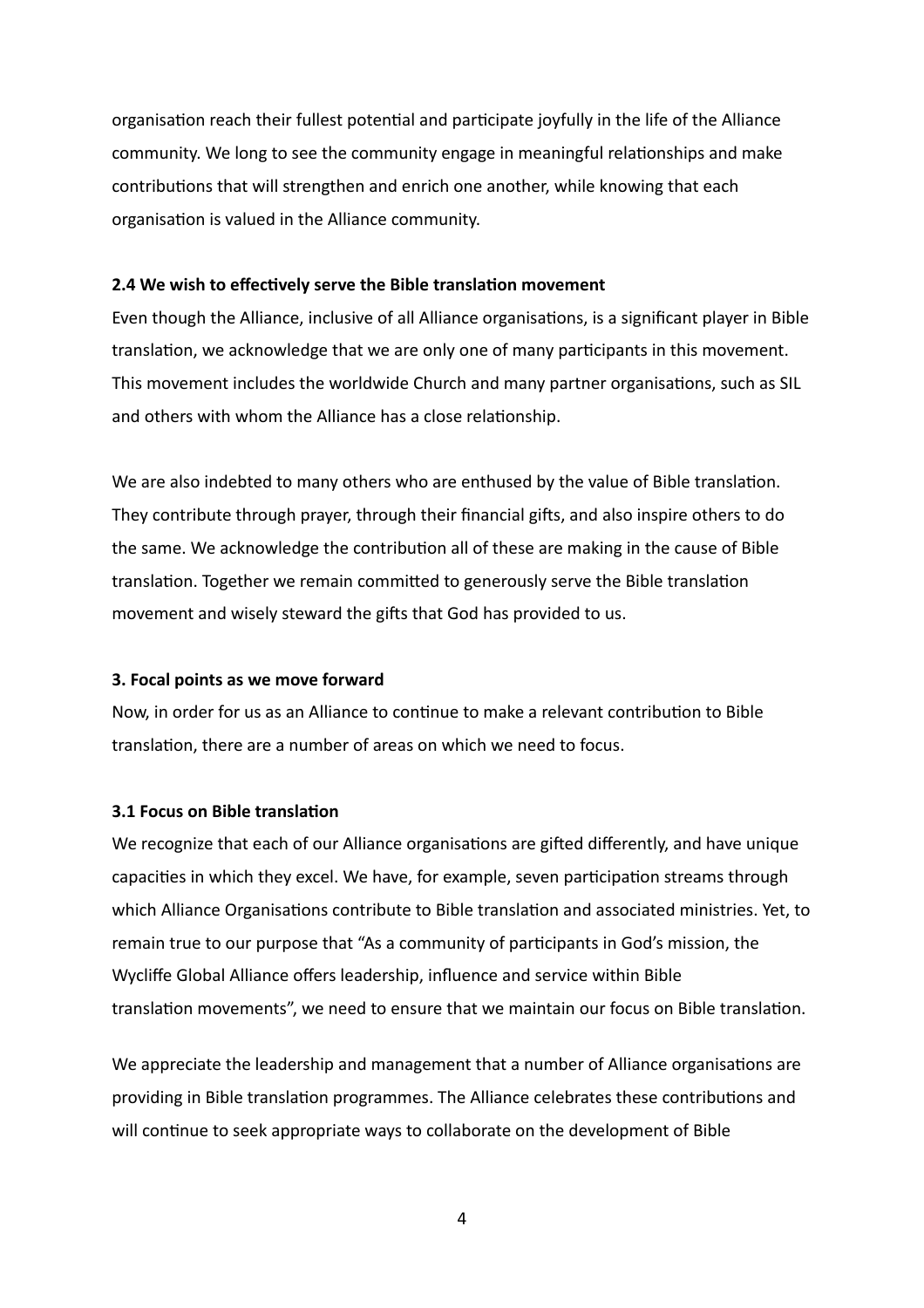translation training curriculum and in the offering of training to meet the current and future needs of Bible translation.

We will continue to assist in establishing pathways for training and the accreditation of translation consultants.

We will continue to encourage local agency and participation in Bible translation. And, as the Bible translation movement celebrates the completed translation of the 700th full Bible, we will continue to encourage full Scripture translation.

And, we desire that translations will be done and produced in formats that will ensure the best accessibility to Scripture.

# **3.2 Focus on internal and external influences**

We want to pay attention to numerous internal and external influences impacting the Alliance and the Bible translation movement. These originate from multiple centers of influence and include numerous organizations  $-$  local, regional and global. It is not our role to manage these influences, but we want to understand, interact and respond to them.

# **3.3 Focus on collaboration**

Globalization and technology continue to impact the Bible translation movement as well. Today there are speakers of specific languages dispersed across the world. Growing global relationships among individuals, churches and organisations, enhanced by virtual platforms that enable direct interaction with each other, are diminishing the traditional boundaries that previously constrained us. In addition, to our value on community and relationships, as well as the logical benefits of collaboration, these factors call on us all to make the effort to collaborate well.

While we seek to work well together, we also need to recognise and encourage local participants in Bible translation to be agents of their own future. Working well together may sometimes require us to take a step back.

# **4. Funding the Bible translation movement**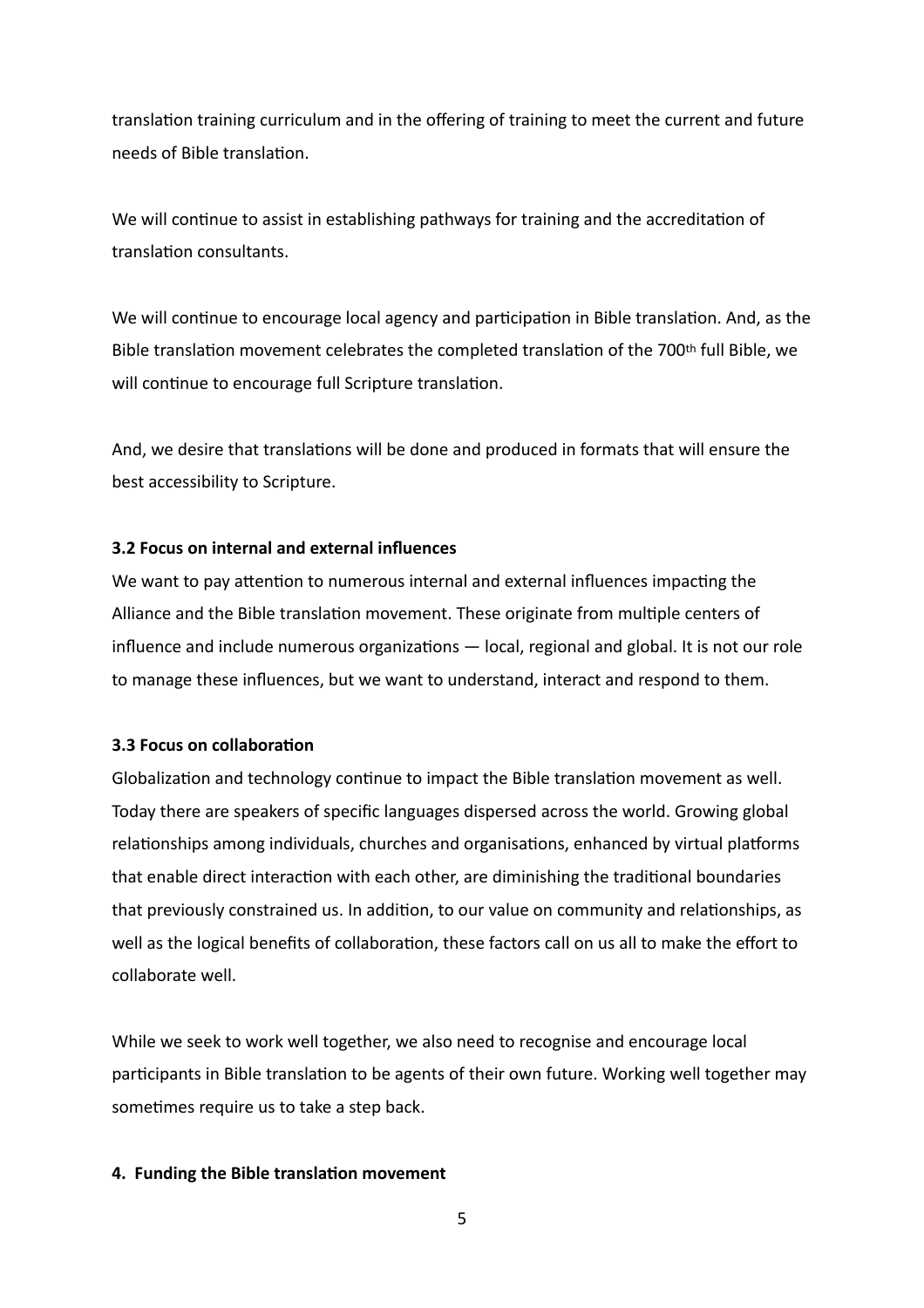I want to take a moment to address a particular current topic of discussion. At a global level we continue to adjust and make changes as we attempt to serve this diverse community.

One of these areas has to do with funding the Wycliffe Global Alliance. We will continue to work with Alliance organisations to help strengthen our funding models as we address funding realities. Recently the Wycliffe Global Alliance Board agreed to change the funding model of belonging to the Alliance and we have moved to a tier funding system. There are other aspects of our funding model that still need attention, and we will continue to discuss and address these.

# **5. Organisational response to these values and foci**

As we continue to move forward on our journey as an Alliance, we constantly need to ask the question, *Are our strategies serving us well?* Given these values and focal points, and in light of the volatile, uncertain, complex and ambiguous world that we are living in, the Wycliffe Global Alliance Leadership Team will continue to assess and discuss if and how we should respond to constant shifts and challenges, and to discern with the Alliance community if our strategies are serving us well. We will continue to be in discussion with Alliance organisations as together we seek the best way to navigate our collective journey in the ministry of Bible translation.

It is my honour to introduce the Leadership Team that will help me lead the Alliance forward.

- $\bullet$  Martijn De Vries Director for Operations
- Nydia Garcia-Schmidt Americas Area Director
- Bryan Harmelink Director for Collaboration
- Wairimu Irungu (Pauline) Africa Area Director
- Jo Johnson Consultant for Prayer Advocacy
- Paul Kimbi Consultant for Bible Translation Programmes
- Phil Prior Director for Communication
- Valerie Soo Logistics and Event Coordinator and Singapore Office Manager
- Hannu Summanen Chief Financial Officer
- Susan Van Wynen Consultant for Strategies
- Simon Wan Asia-Pacific Area Director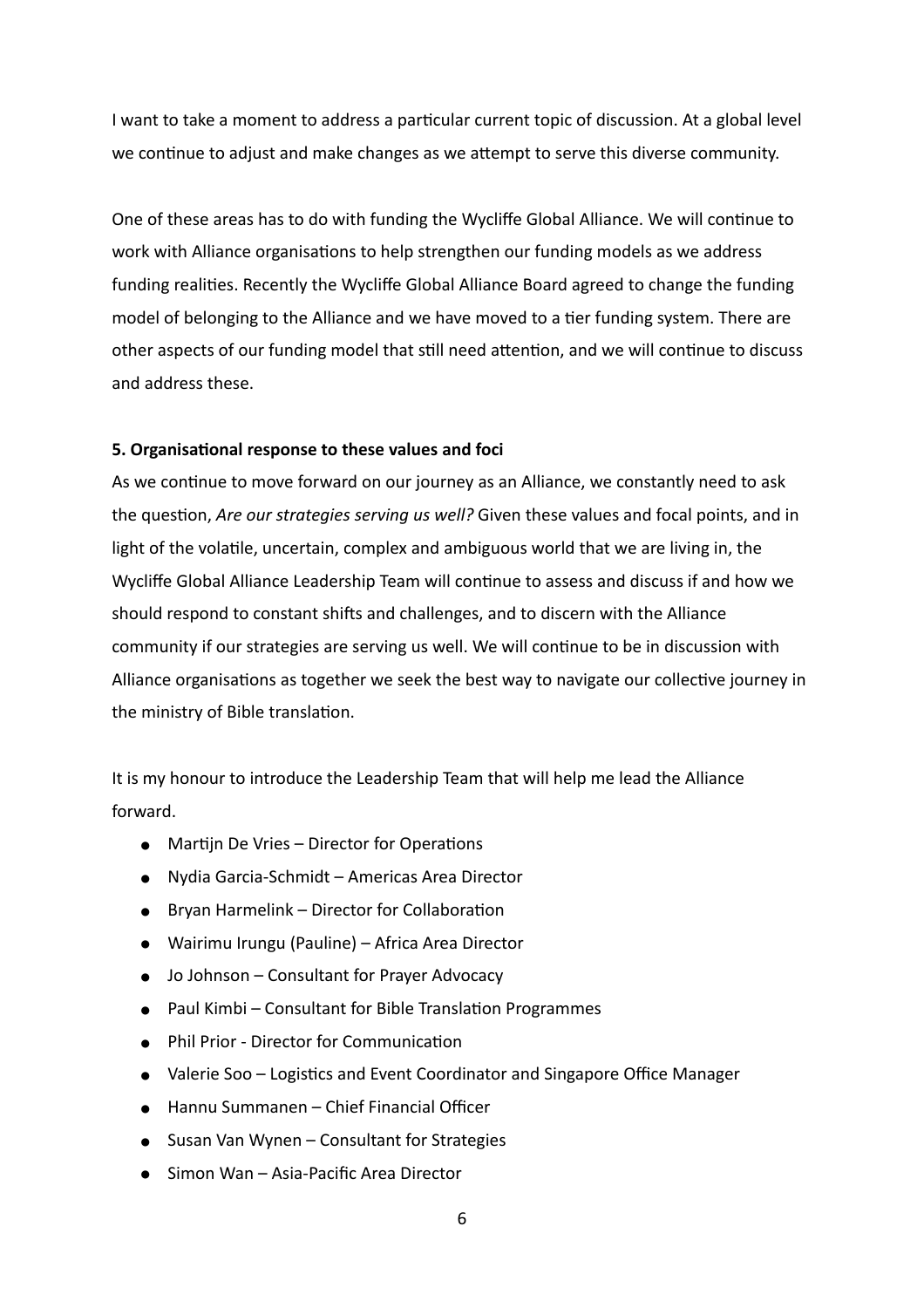● Hannes Wiesmann – Europe Area Director

#### **4. Conclusion**

As expressed in our Alliance vision statement, we want to see "Individuals, communities and nations transformed through God's love and Word expressed in their languages and cultures."

God has made himself known to the world, and as an Alliance we have the privilege to participate in the ministry of Bible translation through which God can be known in the languages and cultures of individuals and communities. We will move forward together on this journey in complete dependence on our triune God.

As an Alliance, we will be guided by remaining rooted and true to our shared values. We wish to see robust organisations that will reach their fullest potential according to how God has gifted them. We desire to serve the Bible translation movement, and will therefore remain committed to the Church and our partner organisations.

Going forward, in order to give expression to these values, we will focus on Bible translation, collaboration, the understanding of and response to multiple influences, and also give attention to the issues regarding the funding of the Wycliffe Global Alliance. At the heart of focusing on these areas, we will remain committed to strengthening our sense of community and continuing to grow and develop through the ongoing missiological reflection.

In conclusion, Agnes and the Alliance Board, thank you for your unselfish service as you provide governance and hold us accountable. To our Alliance family, thank you for being part of this journey. Thank you that I can be part of this journey with you. I look forward to the days ahead as we venture forward under God's guidance.

We are reminded of God's guidance in Psalm 25:

Show me your ways, Lord,

teach me your paths.

**<sup>5</sup>**Guide me in your truth and teach me,

for you are God my Savior,